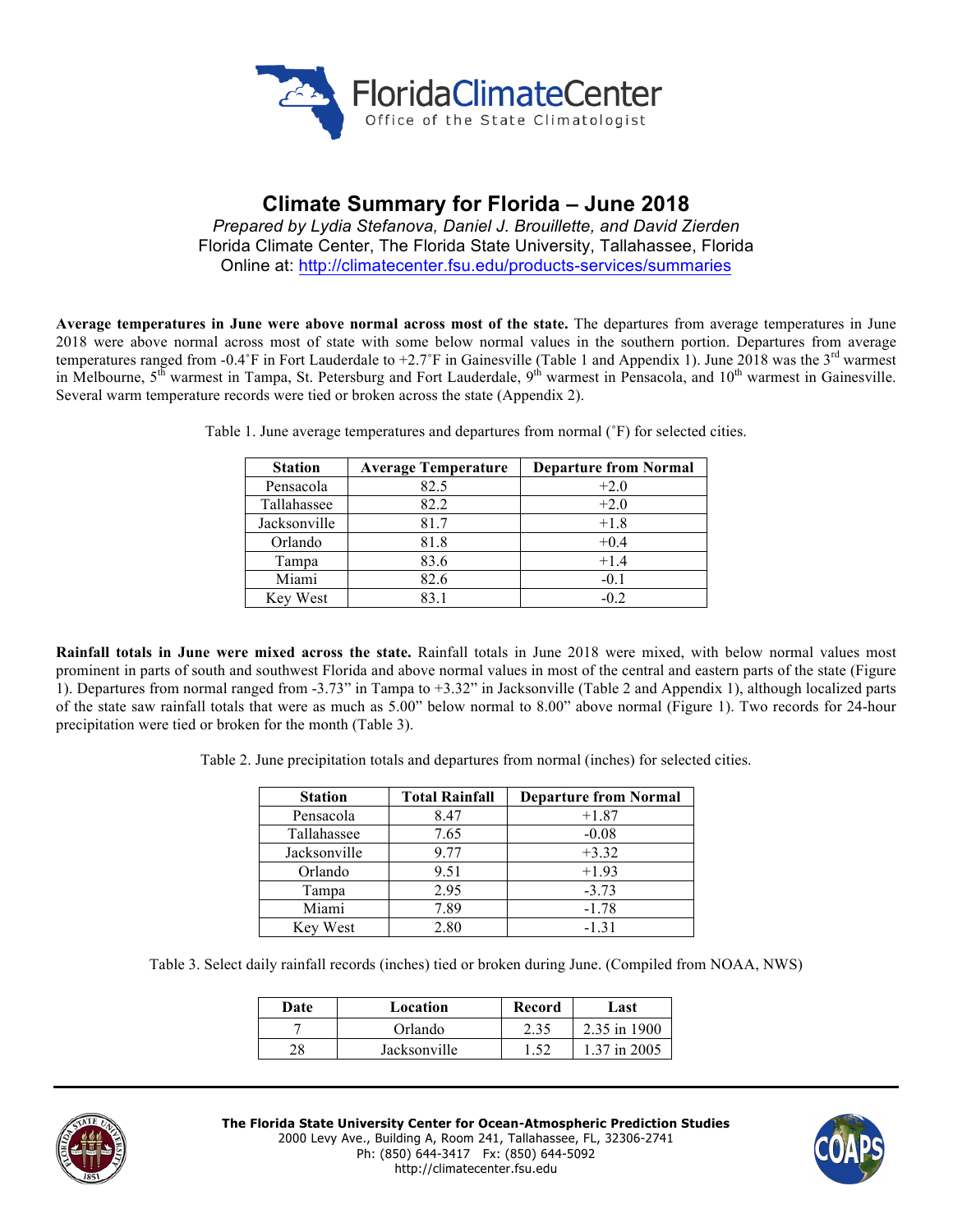## Figure 1. A graphical depiction of the monthly rainfall departure from normal (inches) for June is given in the figure below (courtesy of NOAA, NWS).



### **ENSO-neutral conditions are Present in the Pacific.**

Based on current data and forecast models, the Climate Prediction Center (CPC) has set the ENSO Alert System Status to El Niño Watch. ENSO-neutral conditions are currently present, with sea surface temperatures (SST) near- to above-average across the eastcentral Pacific Ocean, and above average in the eastern Pacific Ocean. ENSO-neutral conditions are favored through the summer, with an increasing probability of El Niño developing into Fall and Winter 2018. The CPC seasonal outlook favors above-normal temperatures for Florida through September 2018.

### **Hazardous Weather Events in June.**

A total of 533 hazardous weather events were logged in the National Weather Service's Local Storm Reports database for the state during the month of June (see Table 4 for a breakdown by type). The most frequent types of hazardous weather conditions encountered throughout the month involved high winds and storm damage.

Thunderstorms were frequent throughout the month and across the state. Wind gusts in excess of 50mph were recorded on multiple occasions in Alachua, Brevard, Broward, Duval, Escambia, Flagler, Monroe, Miami-Dade, Okaloosa, Palm Beach, Santa Rosa, and St. Johns Counties. A record daily wind gust of 53 mph was set for June 27th at Gainesville regional airport, breaking the old record of 41 mph for this date. Strong sustained winds ranging from 10 to 38mph were reported on the  $28-29<sup>th</sup>$  of the month in multiple locations of Escambia, Flagler, and Santa Rosa Counties, and heavy rain on these dates impacted Escambia, Okaloosa and Santa Rosa Counties. Hailstorms were observed on multiple occasions during the month in Alachua, Bay, Brevard, Broward, Collier, Columbia, Flagler, Hendry, Indian River, Lake, Lee, Marion, Martin, Miami-Dade, Monroe, Orange, Osceola, Palm Beach, Seminole, St. Johns, and Volusia Counties. Hailstones with 2-inch diameter were recorded near St. Augustine Beach on the  $3<sup>rd</sup>$ .

Multiple waterspouts were observed along the coastal waters near the Florida Keys and Miami area, with one waterspout crossing onto land as a weak tornado on the 13<sup>th</sup> in the area of Palm Beach. Several funnel clouds were reported on various dates in Alachua, Broward, Manatee, Marion, Miami-Dade, Palm Beach, Seminole, and St. Lucie Counties, and a possible brief tornado caused moderate roof damage on an apartment building in Tampa on the 29<sup>th</sup>.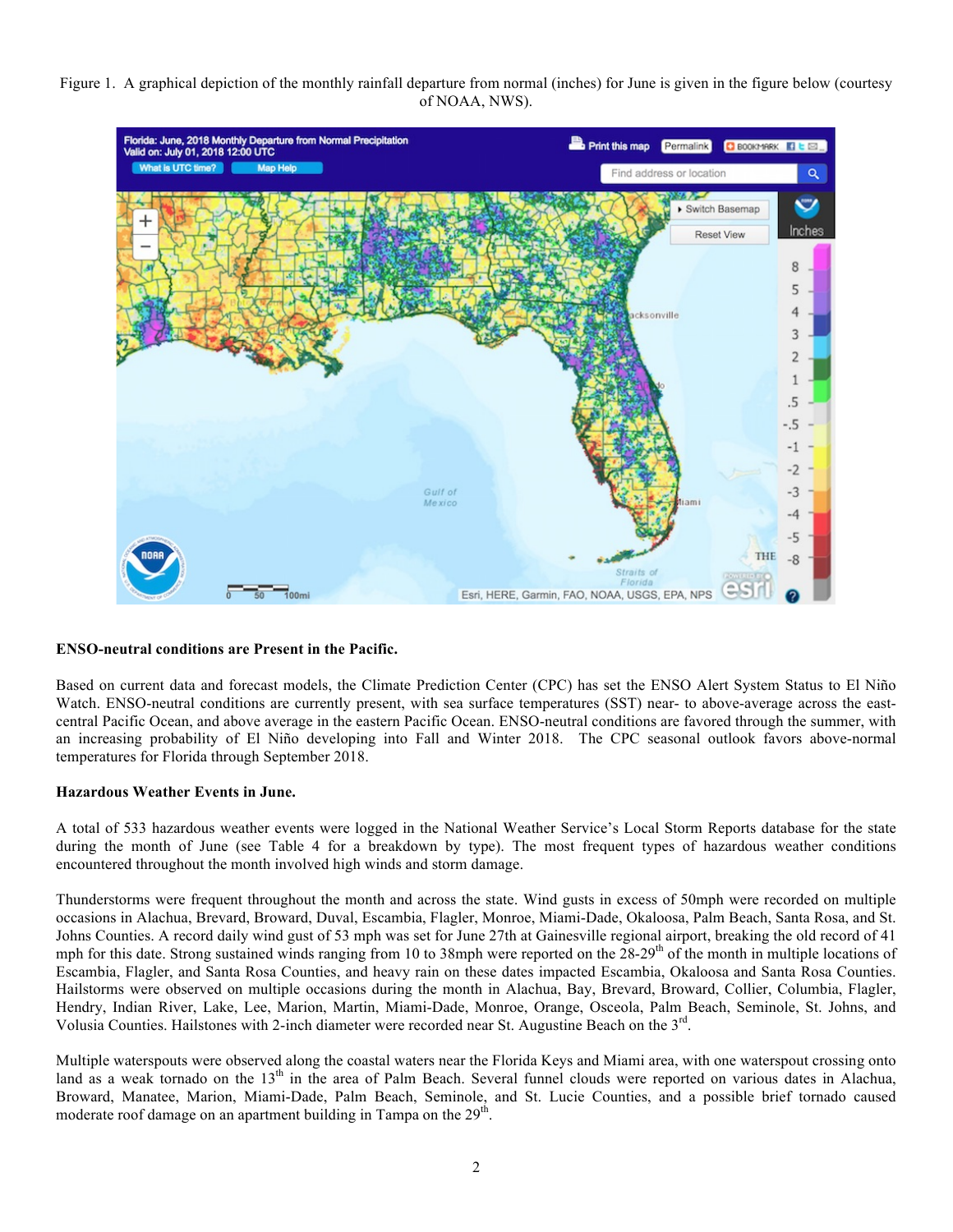Some of the most life-threatening weather events during June were lightning strikes. At least 13 people were struck by lightning this month in incidents in Alachua, Bay, Brevard, Broward, Clay, Duval, Lake, Orange, Sarasota, and Volusia Counties, including two fatalities. Another fatality and five injuries were reported as a result of rip currents at Pensacola Beach in Escambia County on the  $19<sup>th</sup>$  of the month.

Table 4. Breakdown of storm reports submitted in Florida during the month of June. (Compiled from Iowa State University/Iowa Environmental Mesonet.)

| <b>Report Type</b>                  | <b>Number of Reports</b> |  |
|-------------------------------------|--------------------------|--|
| High Winds                          | 272                      |  |
| <b>Storm Damage</b>                 | 97                       |  |
| Hail                                | 51                       |  |
| Heavy Rain                          | 41                       |  |
| Tornadoes/Funnel Clouds/Waterspouts | 3/10/27                  |  |
| Lightning                           | 21                       |  |
| Flooding                            |                          |  |
| Coastal Hazards                     |                          |  |

### **Drought-Related Impacts.**

As of the latest US Drought Monitor Report issued on June 26<sup>th</sup> the entire state has remained free since the end of May, despite the below-normal rainfall in parts of South Florida,

At the end of the month, Lake Okeechobee water levels were at 14.26 ft., which is somewhat higher than normal for this time of the year. Following a very rainy May, large volumes of water were being released from the lake, causing problems with prolonged low salinity levels in the estuary. After a drier June, pulsed releases are being made to allow salinity levels to recover. There is a growing concern of spreading algal bloom in the lake.

### **Agriculture-Related Impacts.**

At the beginning of June, topsoil moisture levels were at mainly adequate (74%) to surplus (24%). These levels have held relatively steady throughout the month, with just a slight shift towards lower values. Irrigation across the citrus growing region had been scaled back in the first half of the month, but has returned to daily due to warm temperatures and reduced rainfall. Overall it is estimated that the citrus crop is doing well. Cattle and pastures across the state are in generally good condition although some counties have had problems with prolonged oversaturation with pasture flooding causing difficulties for cattle. Overabundant rains in the Panhandle in May and into June delayed the cutting of hay and harvesting wheat and caused difficulty for planting of row crops. Some of the already planted crops were suffering with disease and weed pressure. It is likely that some crop fields will require replanting. Fruit and vegetable harvest has been proceeding well, although land preparation for fall planting was hindered by daily afternoon rains. Sugarcane is doing well.

| <b>Station</b>  | Total rainfall (in.) | Departure from<br>Normal (in.) | Average<br>Temperature (°F) | <b>Departure from</b><br>Normal $(^{\circ}F)$ |
|-----------------|----------------------|--------------------------------|-----------------------------|-----------------------------------------------|
| Gainesville     | 5.55                 | $-1.57$                        | 82.4                        | $+2.7$                                        |
| Melbourne       | 7.34                 | $+0.63$                        | 82.4                        | $+2.0$                                        |
| St Petersburg   | 7.37                 | $+0.99$                        | 83.7                        | $+1.0$                                        |
| Fort Lauderdale | 6.60                 | $-3.56$                        | 82.7                        | $-0.4$                                        |
| Fort Myers      | 7.52                 | $-2.57$                        | 83.4                        | $+0.9$                                        |

|                                                                   | Appendix 1 |  |
|-------------------------------------------------------------------|------------|--|
| Additional June Departures from Normal Data for Florida Locations |            |  |